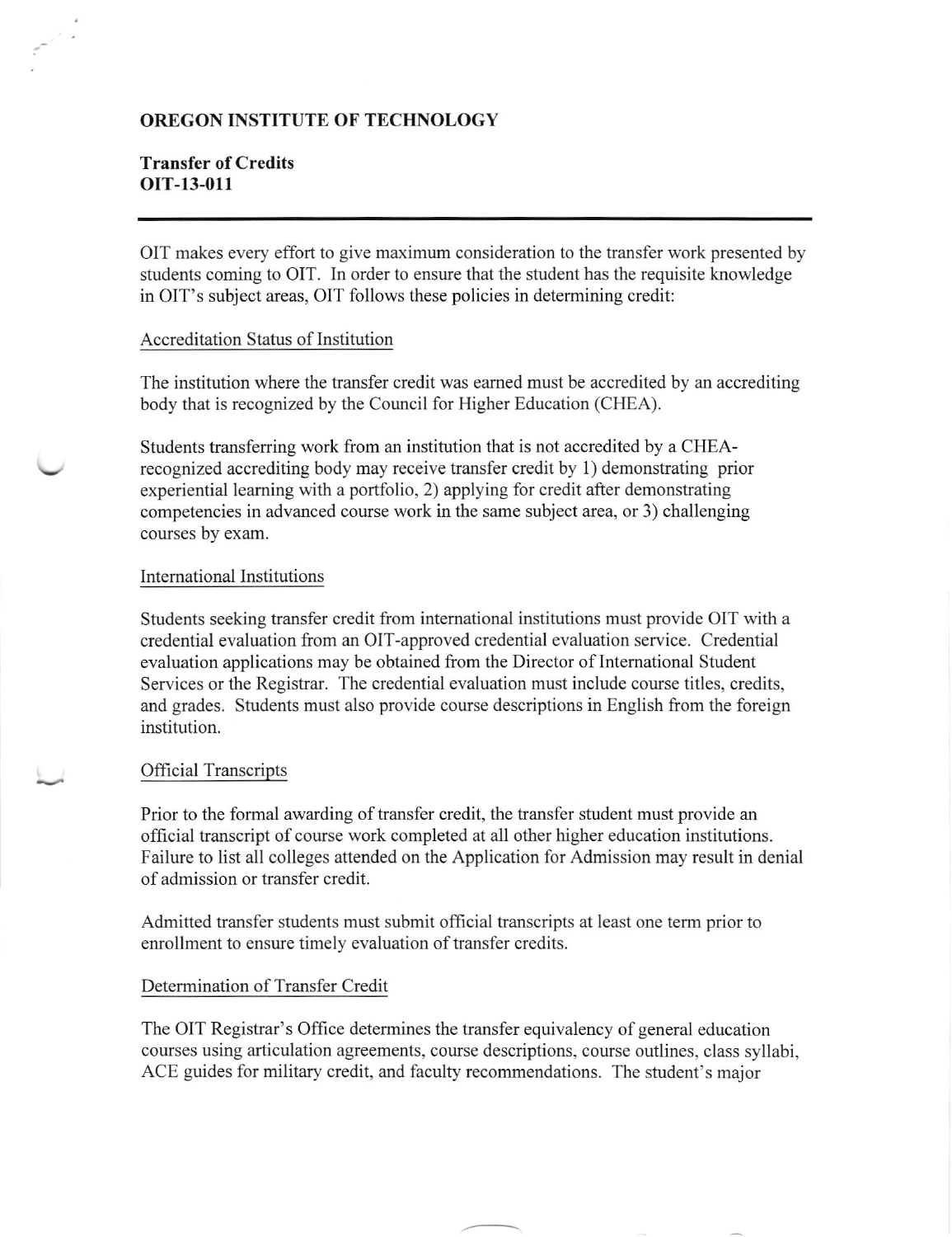# Transfer of Credits oIT-13-011 Page 2

department determines the transfer equivalency for technical or major courses using similar resources.

### Applicability of Transfer Credit

OIT provides a complete, written transfer evaluation upon the admission of the student, prior to the planned term of enrollment. The evaluation delineates the transfer credit on a course-by-course basis and specifies direct course equivalencies, courses which may be used towards general education requirements, elective credits, and courses which do not receive credit.

At the time of admission, OIT's written transfer evaluation may include elective credits that do not apply towards a specific degree. These credits will be recorded as transfer credit for registration purposes, allowing the sfudent an earlier registration appointment based on total eamed credit hours.

Some transfer work, which may not be directly equivalent to OIT courses, may be appropriately substituted to meet OIT requirements. Students may seek course substitution approval by completing the Course Waiver/Substitution form and obtaining the signature of the advisor, department chair, and Registrar.

### Minimum Grade Standards

OIT considers for transfer those courses that carry a grade of"D" or better from an accredited institution. However, many OIT departments require "C" or better course grades for prerequisite and graduation purposes.

## Pre-College Level Transfer Credit

OIT does not accept for transfer credit courses that are considered pre-college or vocational. OIT determines the level and nature of the course by examining the catalog description and course numbering system of the student's prior college.

### Catalog of Graduation

The student must meet all degree requirements from one OIT catalog. The catalog may be chosen from the year the student is first admitted and enrolled at OIT or from any subsequent year. However, at the time of graduation all students, including transfer students, must use a catalog that is not more than seven years old.